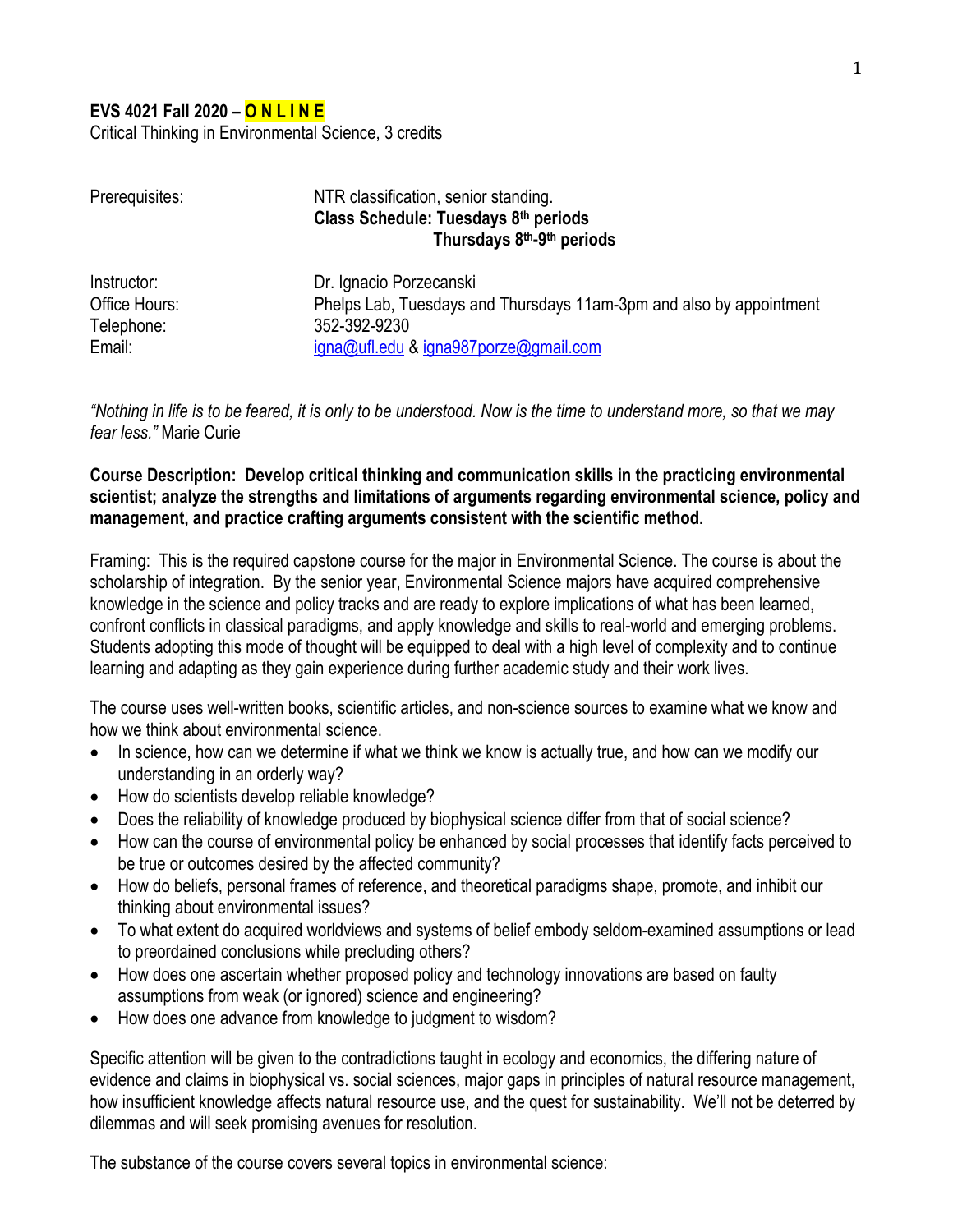- The Role of a Scientist
- Epidemiology of disease and the environment
- Water Quality
- Pollution, contamination
- Climate change
- Resource depletion & patterns of consumption
- Social aspects of environmental problems
- Environmental policy

Your work with these topics is intellectual fitness training through dialogue: integrating new information, forming or revising conceptual generalizations, facing ideas that challenge prevailing worldviews, applying the scientific method to contemporary problems, distinguishing reliable knowledge from plausible assertions, dealing with uncertainty, fairly assessing the claims and arguments encountered, and developing logical and intellectually responsible arguments within the framework of science.

## **Course objectives**

At the end of this course students will be able to:

- 1. Identify and define your thinking in scientific matters: being better able to clearly formulate questions, evaluate evidence, detect assumptions and gaps in data, notice when evidence is ignored, recognize appropriate support from or excessive reliance on conceptual generalizations (theory), ascertain and acknowledge biases driven by beliefs, worldviews, or preferences, weigh the validity of conclusions based on the strength or weakness of evidence, be more willing to discard positions for which there is little or contrary evidence, assign degrees of likelihood to conclusions you are willing to accept and advocate, and prepared to challenge and refute problematic arguments.
- 2. Be explicitly aware of the scientific process and how you invoke it in your real-time thinking.
- 3. Formulate and present strong, logical, science-based arguments and evaluate and discuss arguments made by others.
- 4. Integrate prior knowledge of how biophysical systems work so as to better understand the constraints and opportunities for natural-resource and environmental management.
- 5. Better understand the crucial role of social processes, communities, and institutions in effective naturalresource and environmental management.
- 6. Develop habits of disciplined thinking applicable to topics in the natural and social sciences.

#### **Class activities and procedures:**

**The class will meet synchronously during Periods assigned above via Zoom. For this reason the course will have different characteristics from the usual group assembled together in a classroom. The following description pertains to the latter case, and we shall endeavor to maintain similar activities and procedures, especially group discussions and assignments online.**

Each class meeting will consist of a presentation by one or more students, or a presentation by the instructor, followed by a discussion in which everyone is encouraged to participate. A reading list will be provided on a weekly basis, and can be mined for suitable material. However, students will be encouraged to select their own reading material, the source of which can be any serious and relevant piece of news, website, or scientific material.

Questions and Research: Students who are presenting should ask one or more questions about their reading material to the class. This can happen in advance or after the presentation. In other instances, some students may be asked to research a topic and present about it during the following class.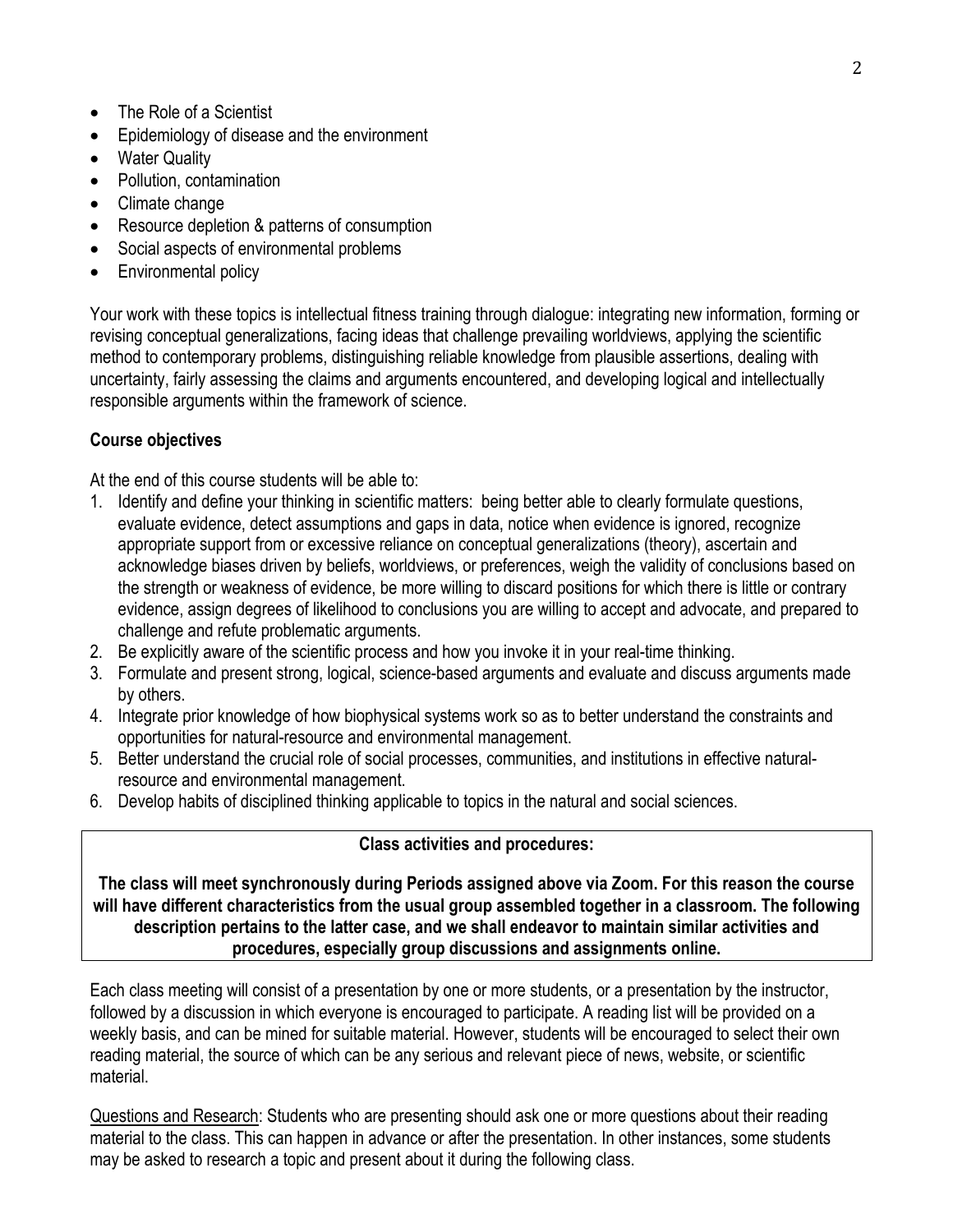Course etiquette (**for Zoom times**): students are required to attend classes from their own computer screens. Please be prepared to be present during the whole class period(s). Please let me know if you have difficulties establishing online links to the clas.

#### **Grading Determination and Criteria:**

Class Participation & attendance (online), 25%. This is a presentation / discussion-based course. Your gain of critical thinking skills will depend on leadership by the day's presenters who start the discussion and your own engagement in the dialogue and exchange of ideas and opinions. Attendance and informed discussion are essential; you should do very well if you attend, come prepared, present effectively, and participate positively in class discussion.

Presentations, 25%: Your presentations should probe or extend the subject, or it should reveal some emerging problem or issue that was not obvious earlier. Your presentation will be successful if you address most of these questions:

- What is the nature (structure, context, significance) of the emerging issue you're presenting?
- What are your key findings and conclusions?
- How do these compare with what's in the Required Reading–what's new or surprising to you?
- What is the nature and relative strength of the evidence?
- Do the arguments reference or appear to rely on a well-known body of theory, concept, or idea?
- Do the arguments appear to depend on assumptions, stated or unstated?
- Are the arguments influenced by belief, political philosophy, worldview, or desired outcome?
- What is the nature of key uncertainties?
- What alternative conclusions, controversies, and questions are raised, and what is their basis?

Midterm and Final Essays (50%, 25% each): You will write at least two essays during the semester (in some cases an additional essay may be warranted or convenient). Your assignment is to analyze material presented in the course and search the library and other data sources for a more complete and up-to-date understanding of the subject, the current issues it presents to society, and proposed solutions and their prospects. Each Essay consists of two or three question subjects, and there is usually a degree of choice (selecting 2 of 3 questions posed, for instance). Essays will be computer-screened to check for plagiarism. Criteria for grading papers will be: thesis clearly stated, essay structure clear and easy to follow, well formatted and edited, word usage and grammar correct, written in an engaging and compelling style, concepts presented in your own words, argument factually correct and complete, peer-reviewed articles and other references cited appropriately, essay contains original conclusions, conclusion backed by substantial evidence, and substance of the specific argument. A paper not handed in will receive zero credit; this means that you cannot receive a grade higher than C if you do not complete the paper.

Our class sessions may be audio visually recorded for students in the class to refer back and for enrolled students who are unable to attend live. Students who participate with their camera engaged or utilize a profile image are agreeing to have their video or image recorded. If you are unwilling to consent to have your profile or video image recorded, be sure to keep your camera off and do not use a profile image. Likewise, students who un-mute during class and participate orally are agreeing to have their voices recorded. If you are not willing to consent to have your voice recorded during class, you will need to keep your mute button activated and communicate exclusively using the "chat" feature, which allows students to type questions and comments live. The chat will not be recorded or shared. As in all courses, unauthorized recording and unauthorized sharing of recorded materials is prohibited.

Grading Scale A 93.4-100 % A- 90-93.3 %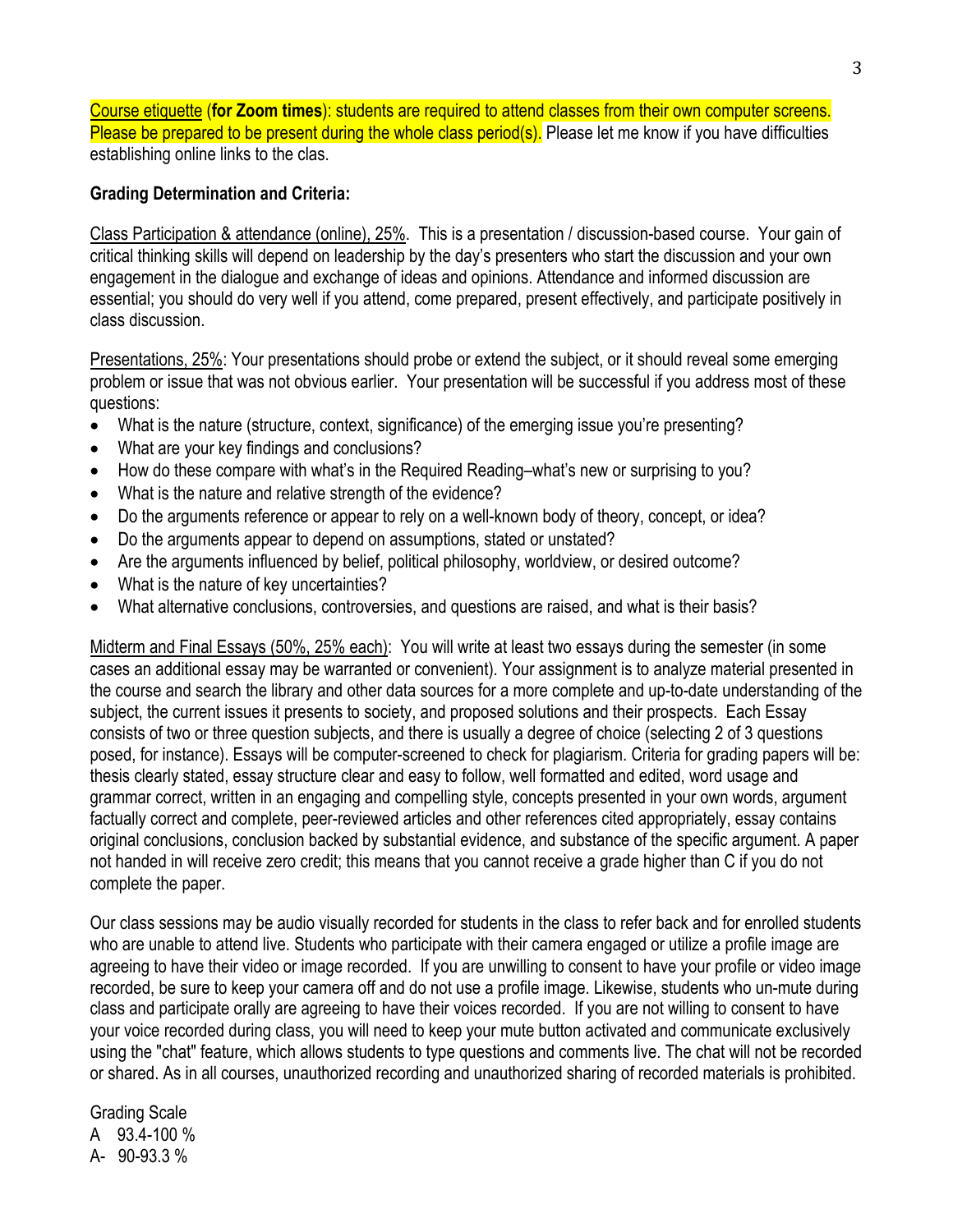- B+ 86.7-89.9 %
- B 83.4-86.6 %
- B- 80-83.3 %
- C+ 76.7-79.9 %
- C 73.4-76.6 %
- C- 70-73.3 %
- D+ 66.7-69.9 %
- D 63.4-66.6 %
- D- 60-63.3 %
- $F \leq 60.0 \%$

The weekly thematic content of the course will generally adhere to the following Schedule. This can be slightly modified according to the way interactions with students during class discussions proceed:

# Week 1

Introduction of themes, instructor, students.

On the nature of "evidence" and belief.

Week 2

Epidemiology and pollution –a historical perspective. Begin discussion of Conservation Biology issues.

Research Topic: IUCN categories of protected areas.

Week 3

Read and Discuss effects of air pollution in detail. Urban and rural environments in the developed and developing world.

Week 4

Research topic: the "odds ratio" and ideas of risk. Assignment: search and define Type I and Type II statistical errors. Other statistical tools –dose/response curve.

Week 5

Is there a role for Cost-Benefit Analysis in environmental, health, and safety regulation?

Week 6

Science, politics, and the struggle to save the Chesapeake Bay.

Week 7

Discussion of ecosystem management tools.

Week 8

Environmental management and economic growth, carrying capacity, sustainability.

Week 9

Exercise in EcoJobs -how to write a cover letter when applying for a job.

Week 10

Payments for ecosystem services.

Week 11

Fisheries

Week 12

Water issues, quantity and quality. Virtual water.

Week 13

Collaborative governance and adaptive management.

Week 14

Environmental policy and trust; social dilemmas and collective memories.

Week 15

Focus on Social Capital and the environment.

Final Class:

Research on the epistemologies of the natural and the social sciences.